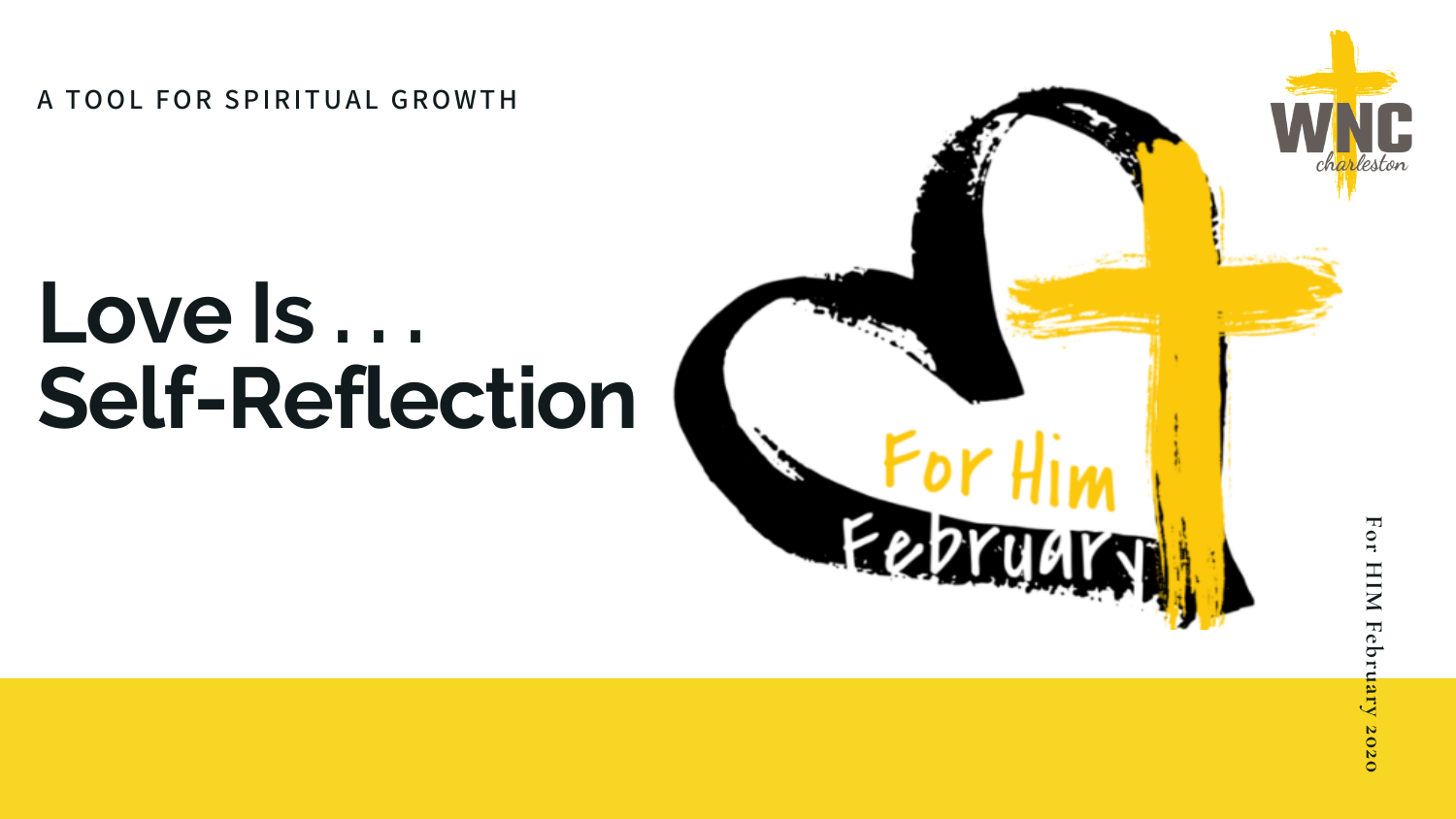THIS IS A PERSONAL SELF-REFLECTION TOOL DESIGNED TO HELP YOU UNDERSTAND GOD'S STANDARD FOR LOVE BASED ON 1 CORINTHIANS 13.

**AS CHRISTIANS, WE ARE ON A J O U R N E Y T O** GROW IN OUR FAITH. THIS SELF REFLECTION CAN HELP GUIDE YOUR UNDERSTANDING AND DEVELOPMENT.

**THE PROMPTS HELP TO SELF-REFLECT. THE RATING SCALE IS TO MEASURE YOU R C U R R E N T E X P E RIE N C E.**

**AS YOU STUDY, PRACTICE, AN D S E L F -** OBSERVE - USE THE RATING SCALE AS FREQUENTLY AS YOU LIKE TO GAUGE YOUR **G R O W T H.**

EXPERIENCE THE PROMISES OF HIS WISDOM AS YOU USE GOD'S WORD TO FOCUS AND THE MINDSET OF JESUS TO PRACTICE LOVING HIS WA'

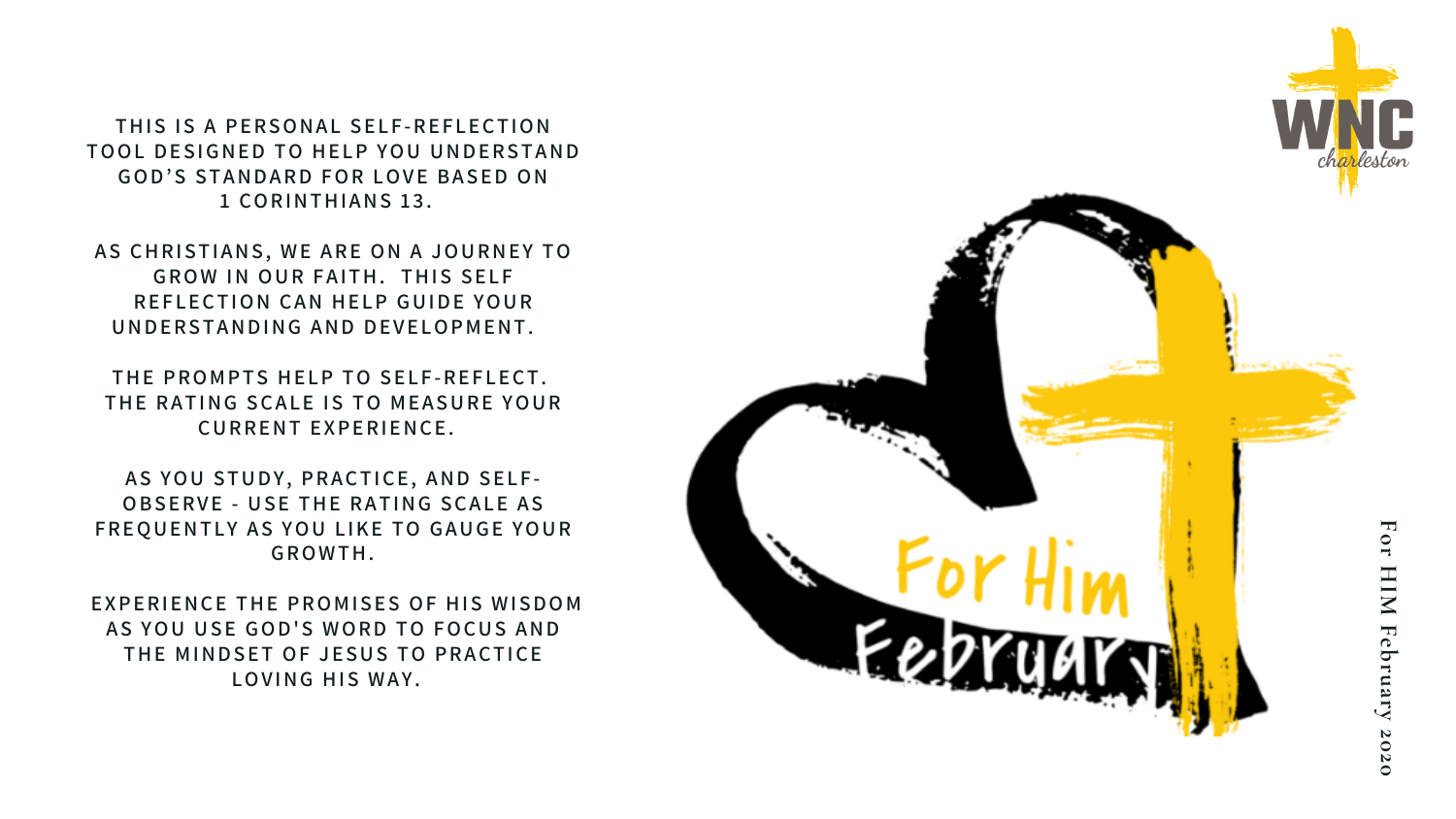

# **REFLECTION RATING**

## **PROMPTS 1 - None of the Time 10 - All of the Time**

### **PATIENCE**

"With all humility and gentleness, with patience, bearing with one another in love."

~ Ephesians 4:2

- How often are you patient?
- Is your nature to be patient?
- With whom are most patient?
- With whom are least patient?



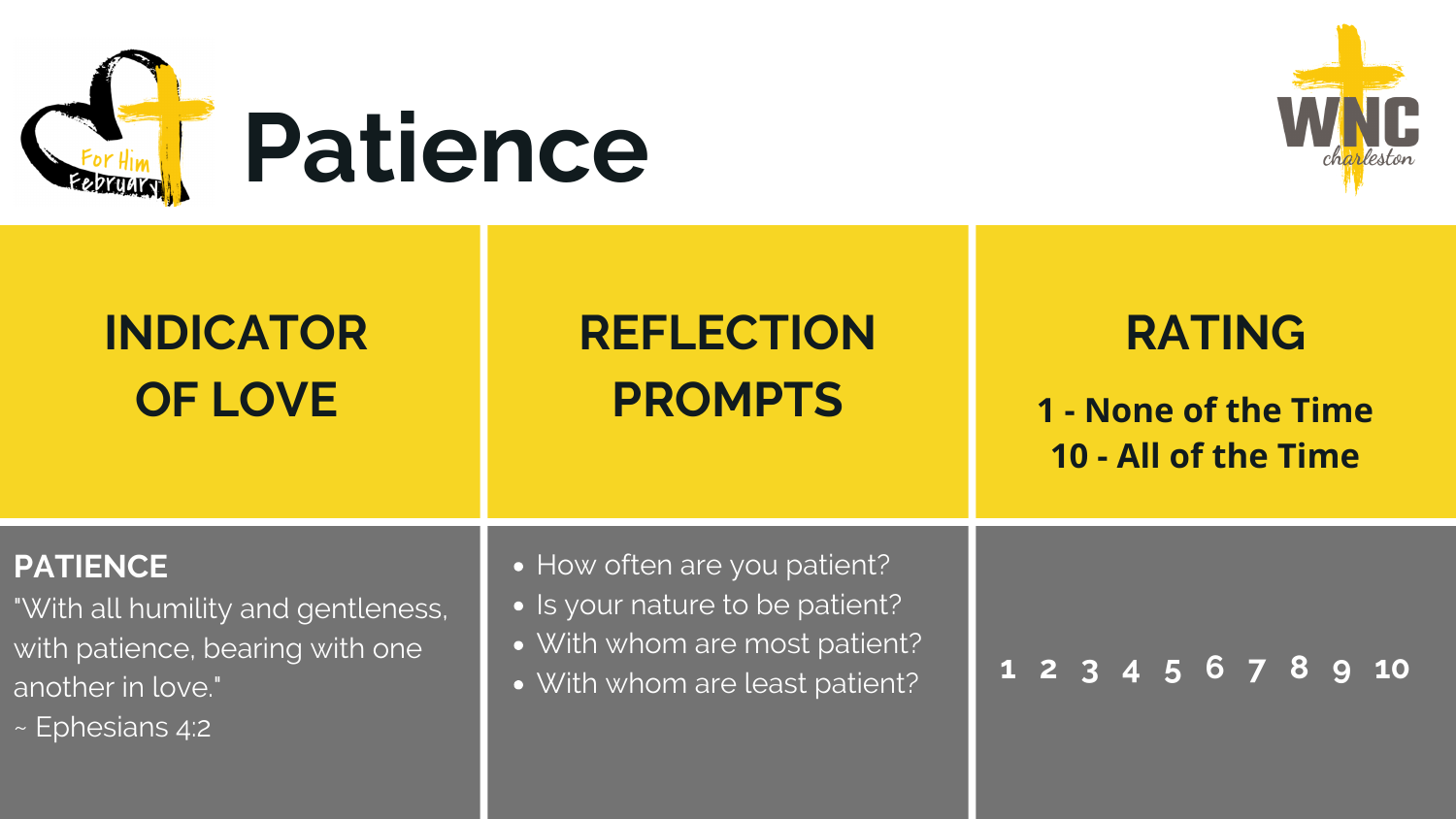

# **REFLECTION RATING**

## **PROMPTS 1 - None of the Time 10 - All of the Time**



### **KINDNESS**

"But the fruit of the Spirit is love, joy, peace, forbearance, kindness, goodness, faithfulness, gentleness and self-control. Against such things there is no law."

- How often are you kind?
- · Do you view yourself as kind?
- How do you show kindness the most?
- To whom are you the most kind? Why?



~ Galatians 5:22-23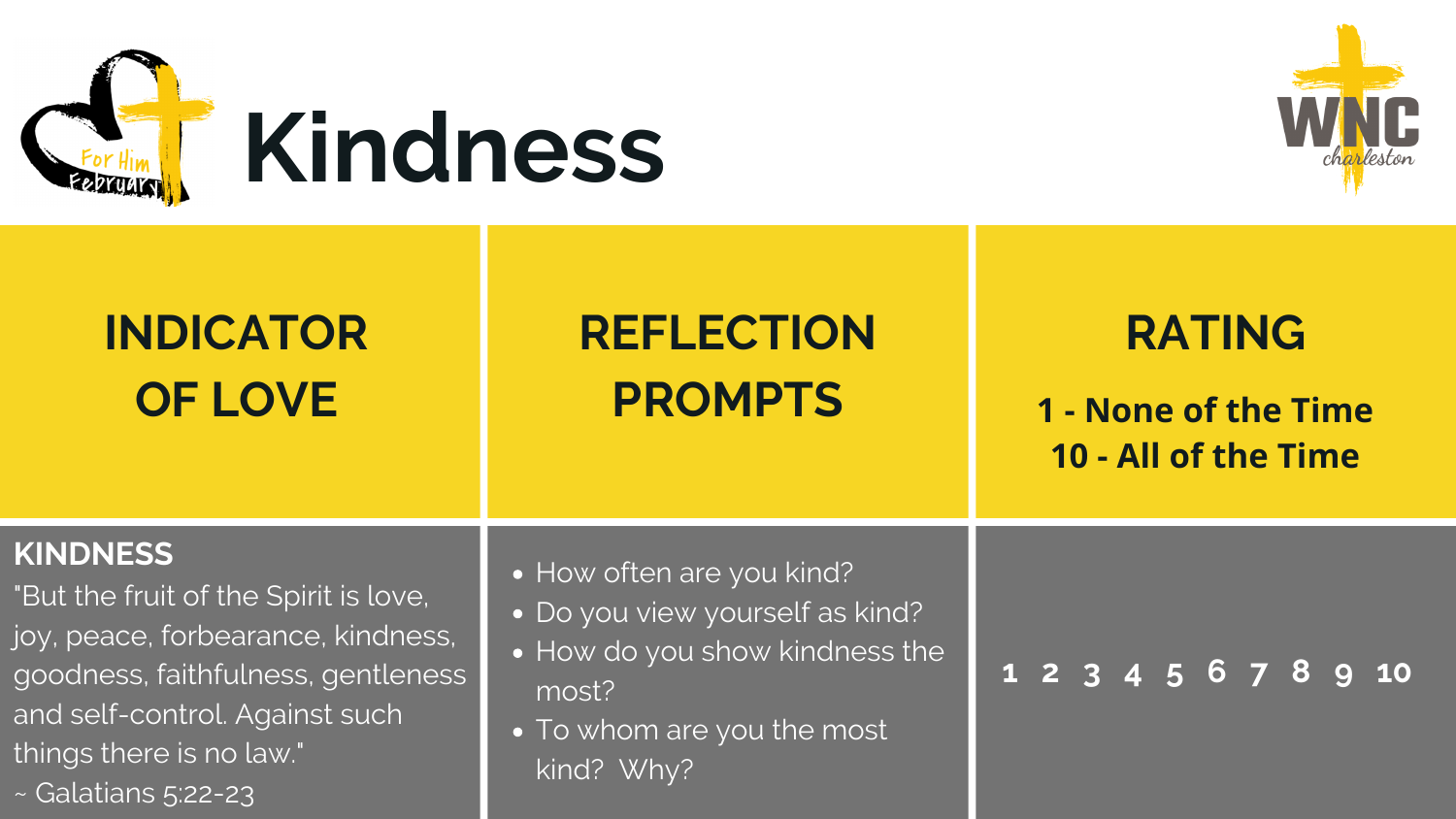

"A heart at peace gives life to the body, but envy rots the bones . . . ~ Proverbs 14:30

### **NOT ENVIOUS**



- Do you envy anyone, material things, professional or social status?
- What is it that you envy most? Why?
- Does your envy create resentment?
- If yes, are you resentful towards someone you love?
- Can you create what you envy for yourself? If yes, why don't you?

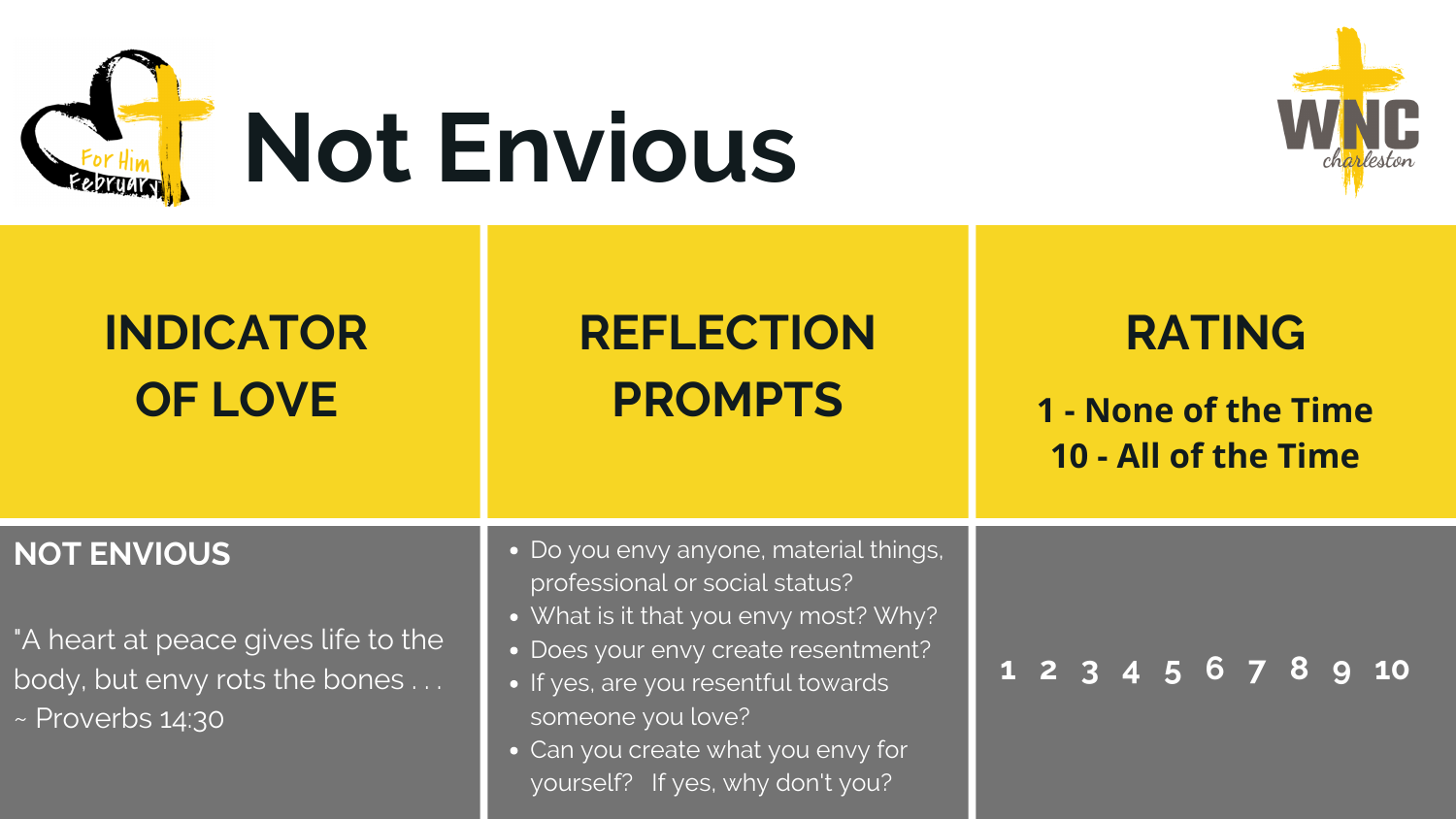

## **REFLECTION PROMPTS**

### **NOT BOASTFUL**

"Let not the wise man boast in his wisdom, let not the mighty man boast in his might, let not the rich man boast in his riches."

- Do you boast about things you've do or things you have?
- If yes what do you boast about?
- Why do people boast about things?
- Do the things we boast about define us?
- What are you defined by?
- What do you want others to know about you?



~ Jeremiah 9:23

|    | <b>RATING</b><br>1 - None of the Time<br>10 - All of the Time |  |  |  |  |  |  |  |                   |           |  |  |
|----|---------------------------------------------------------------|--|--|--|--|--|--|--|-------------------|-----------|--|--|
| ne |                                                               |  |  |  |  |  |  |  | 1 2 3 4 5 6 7 8 9 | <b>10</b> |  |  |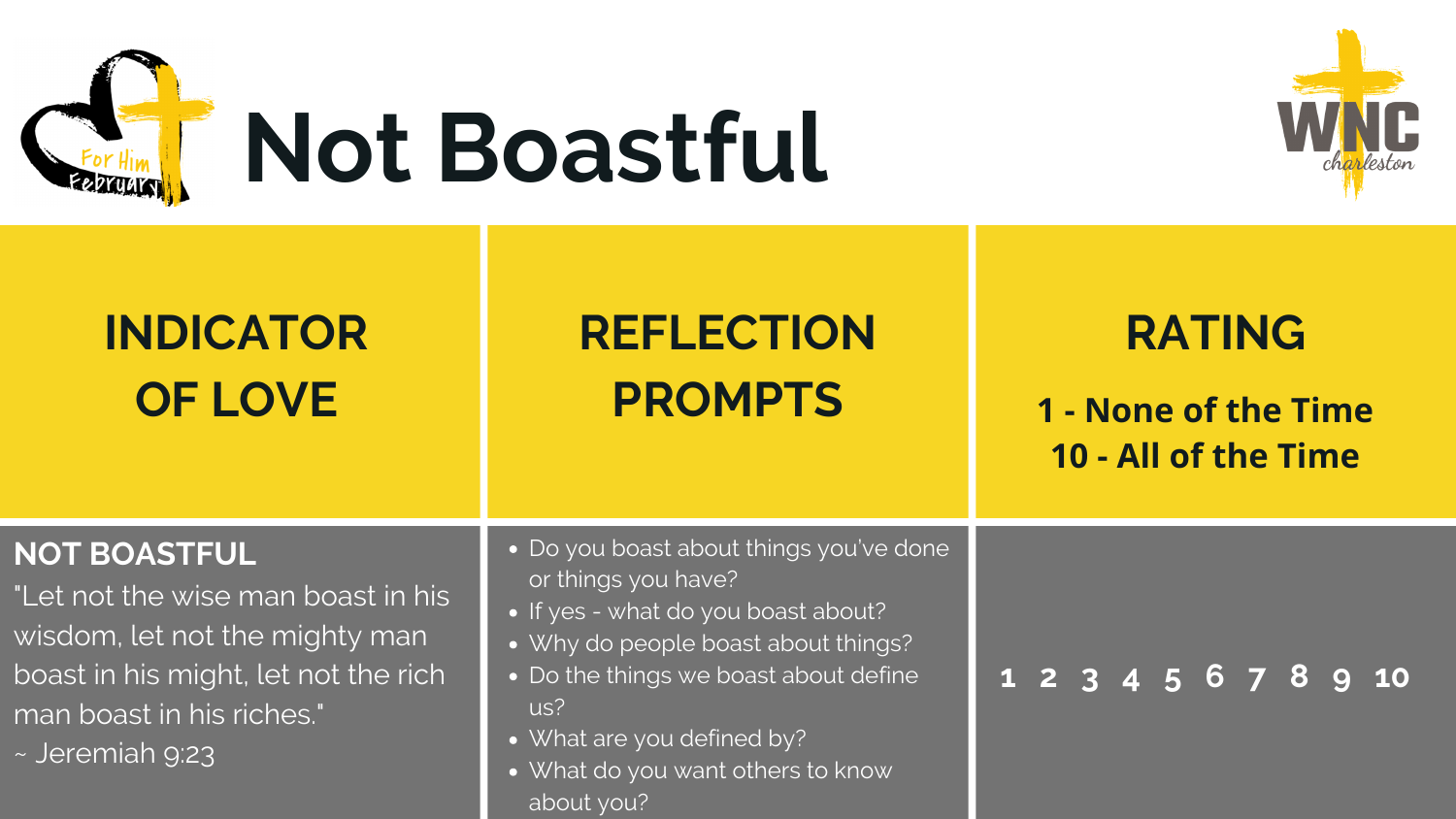

# **REFLECTION RATING**

## **PROMPTS 1 - None of the Time 10 - All of the Time**

### **NOT PRIDEFUL**

"But He gives more grace. Therefore it says, "God opposes the proud, but gives grace to the humble.

 $\sim$  James 4:6

- Do you see pride as positive or negative?
- Do you see humility as weak or strong?
- Do you forgive easily?
- What does grace look like to you?
- Do you struggle to forgive yourself?
- Is pride something that feels unhealthy to you?

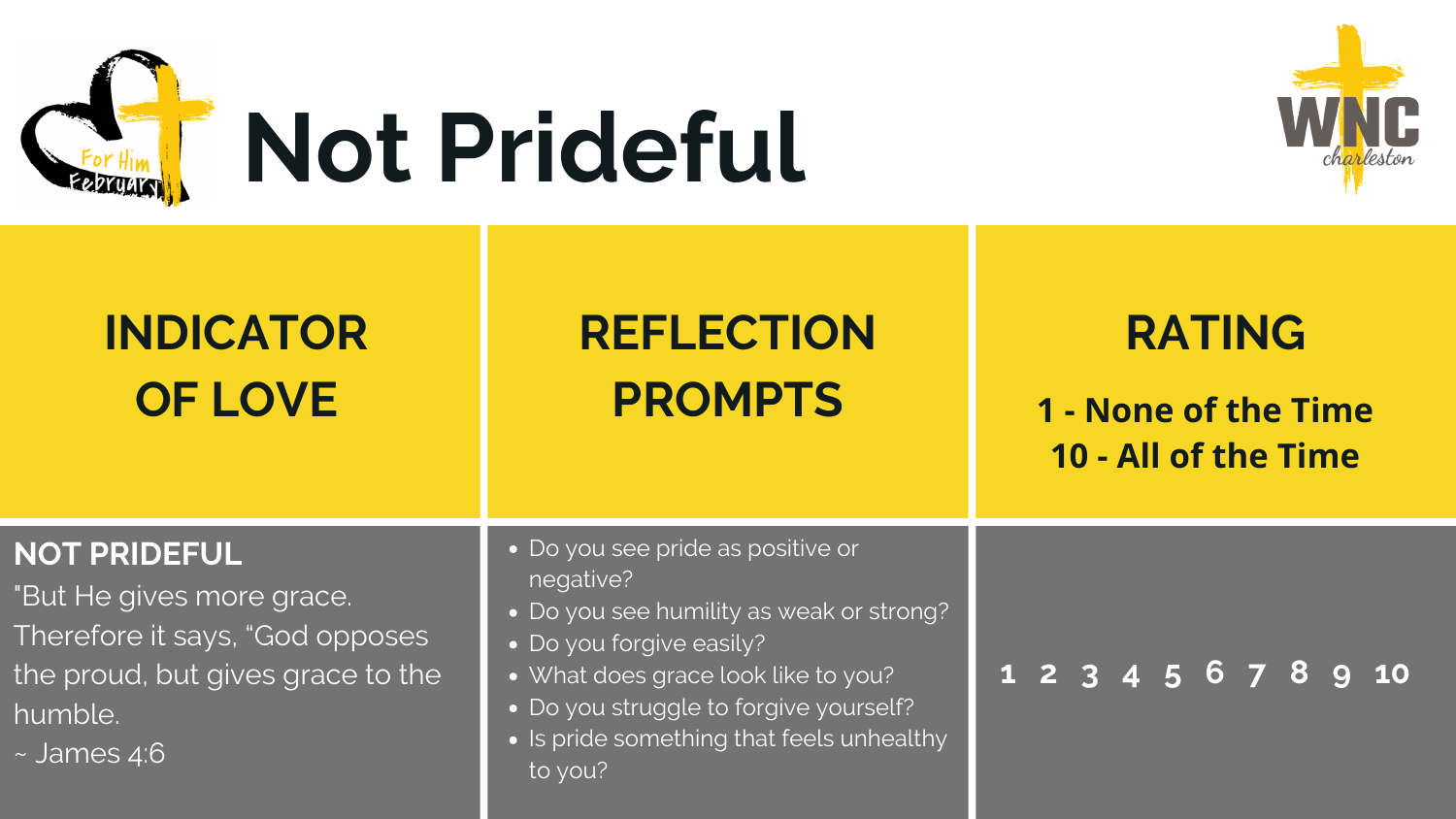

### **NOT DISHONORING**

"If you love me, you will [not dishonor] my commandments. ~ John 14:15

- What does honor mean to you?
- Do you like to do things for others that make them happy? Are you a pleaser?
- What is the difference between honoring and pleasing someone?
- Does doing something for someone because it brings them joy also bring you joy?

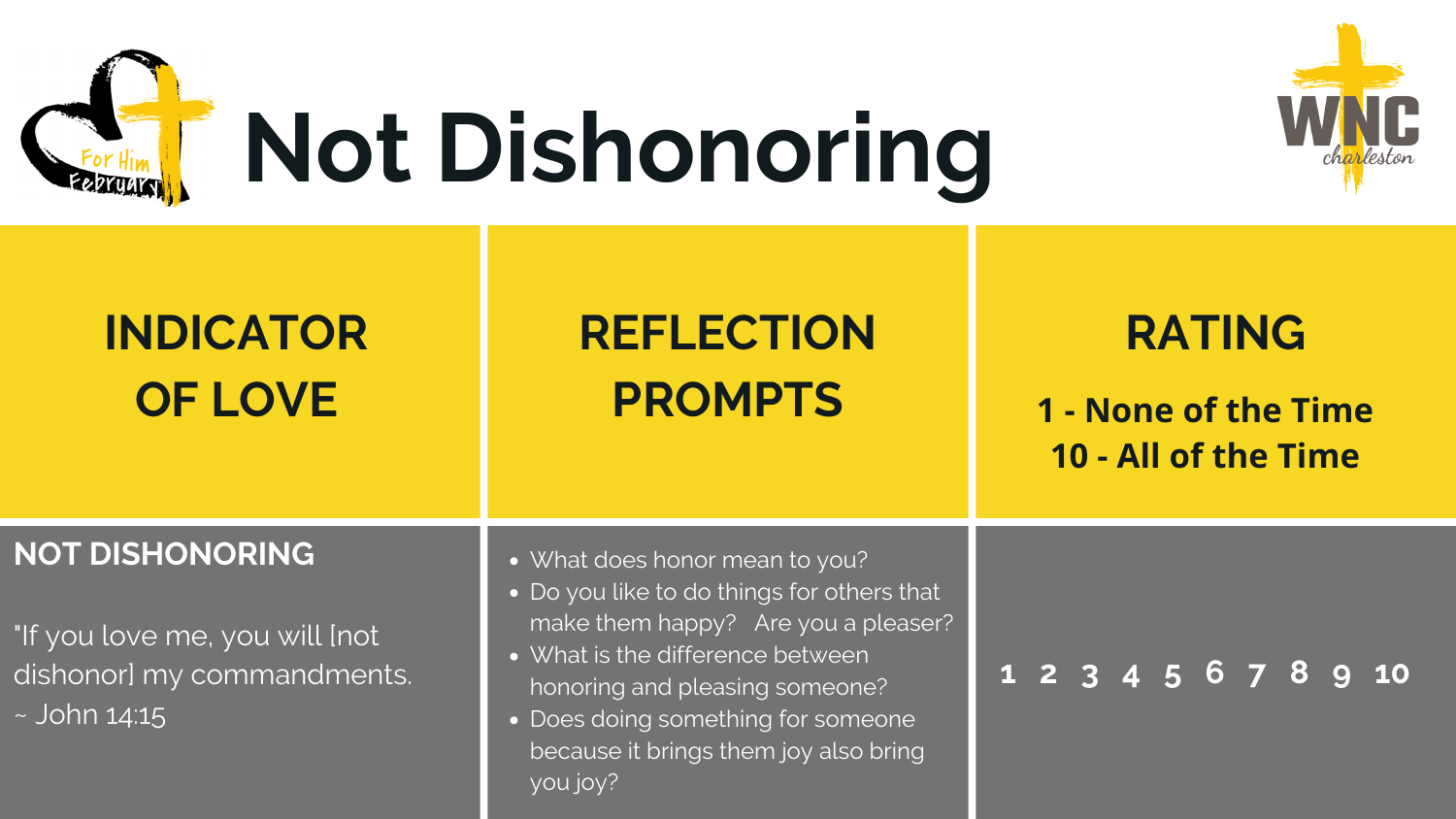

#### **NOT SELF-SEEKING**

"Do nothing out of selfish ambition or vain conceit. Rather, in humility value others above yourselves, ~ Philippians 2:3

- In what situations are you most tempted to consider yourself first.
- In what way(s) do you consider yourself the most selfless? With whom?
- Does recognition mean a lot to you?
- Do you naturally appreciate others?
- Are you ambitious or driven by achievement?
- Do your good deeds serve God's order and why do you do good deeds?

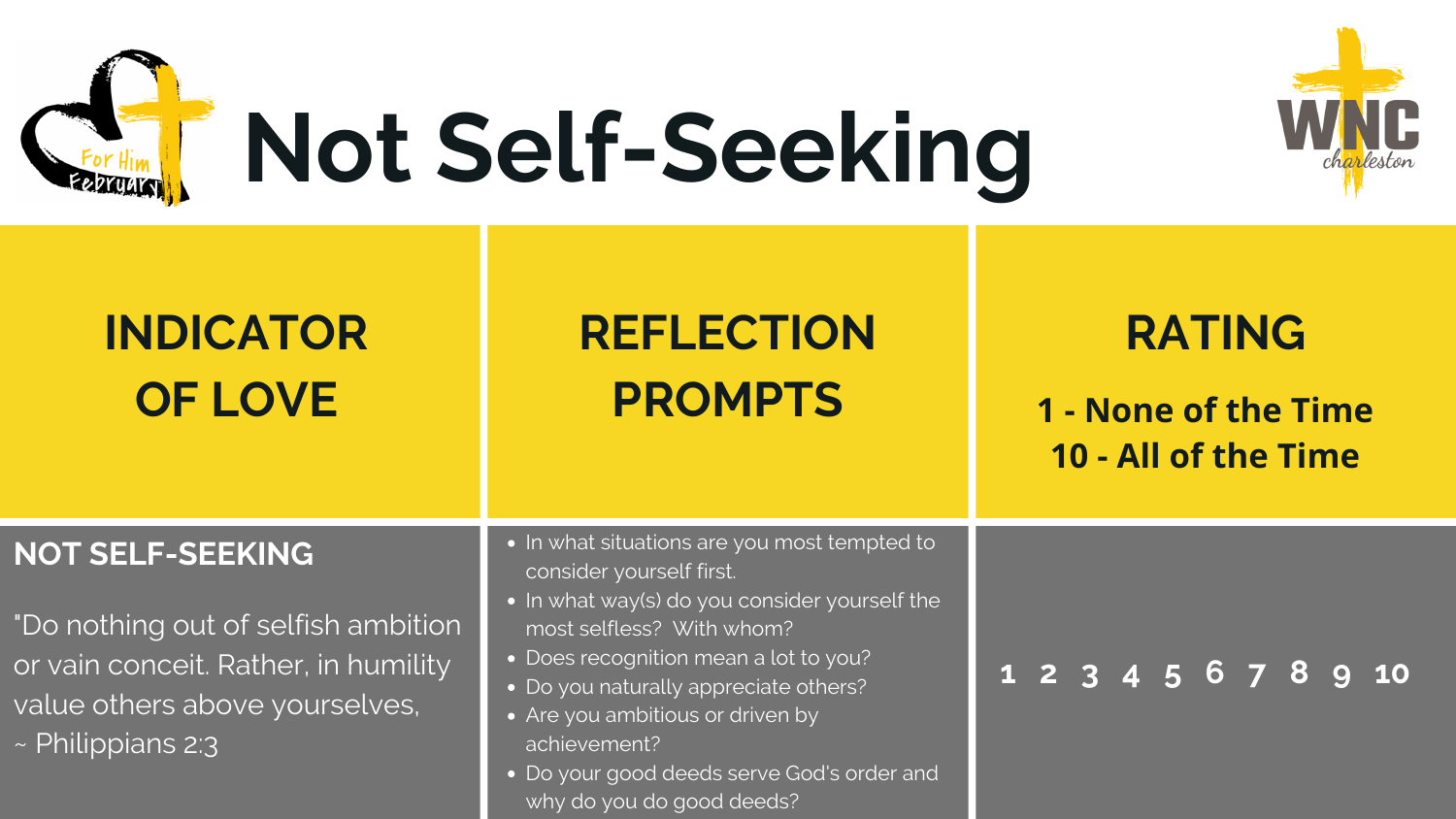

#### **NOT EASILY ANGERED**

"Know this, my beloved brothers: let every person be quick to hear, slow to speak, slow to anger; for the anger of man does not produce the righteousness of God. ~ James 1:19-20

- Do you anger easily?
- **.** What situations or people provoke you to anger?
- Does fear provoke anger in you?
- Does anxiety provide anger in you?
- Does fatigue provoke anger in you?
- Are you angry at work but not at home?
- Where do you spend time when you are not angry? Why is that?

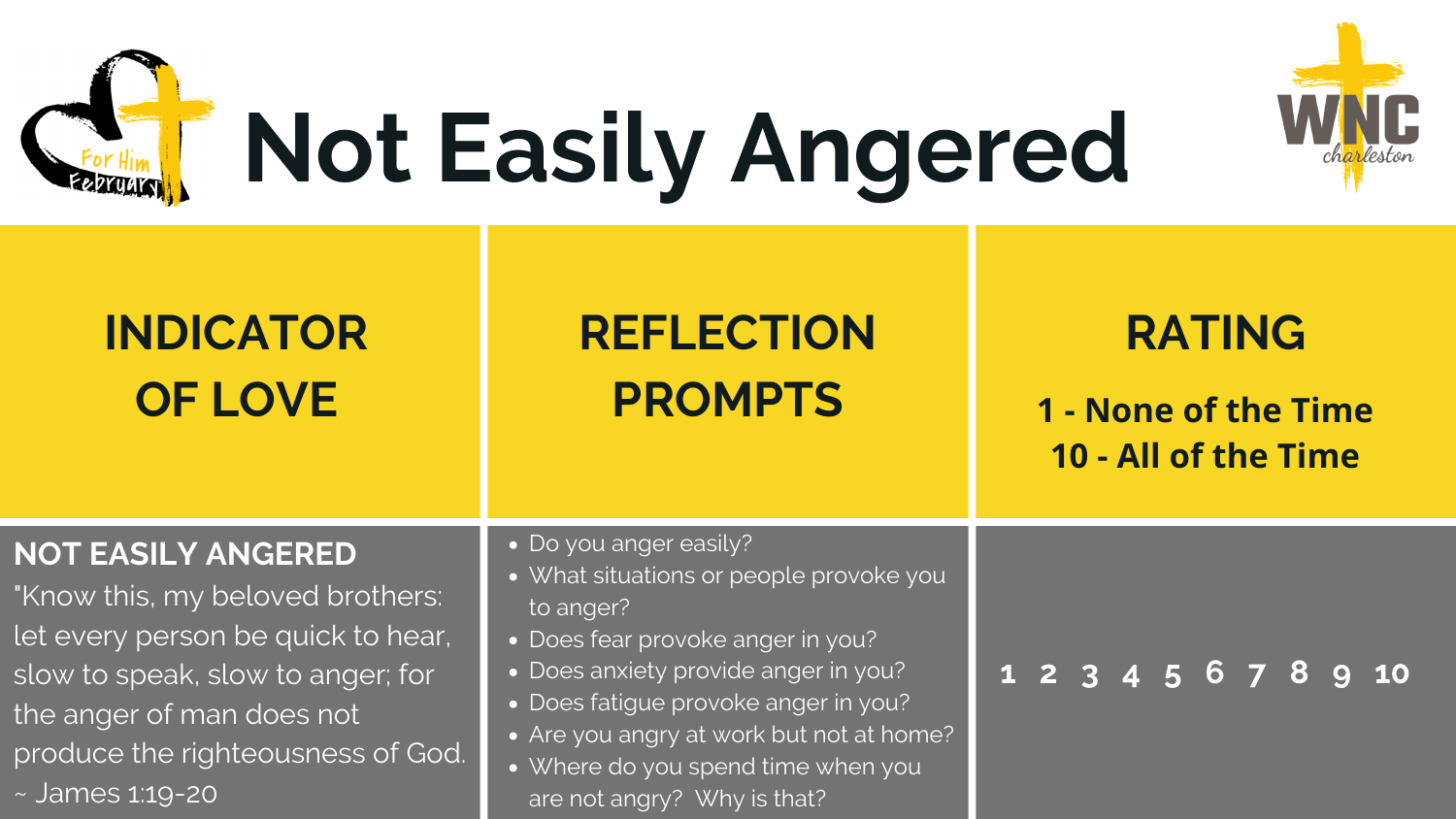

#### **KEEPS NO RECORD OF WRONGS**

"bearing with one another and, if one has a [ record of wrong I against another, forgiving each other; as the Lord has forgiven you, so you also must forgive. And above all these put on love, which binds everything together in perfect harmony.

- $\overline{\bullet}$  Do you see yourself as a grudge holder?
- Can you only forgive certain things and not other things? If so, why?
- Are there things you can't forgive yourself for? If so, why not?
- Do you think all sins are eqaully offensive to God? Why or why not?
- What good do you think comes from forgiveness? Who does it benefit?





~ Collosians 3:13-14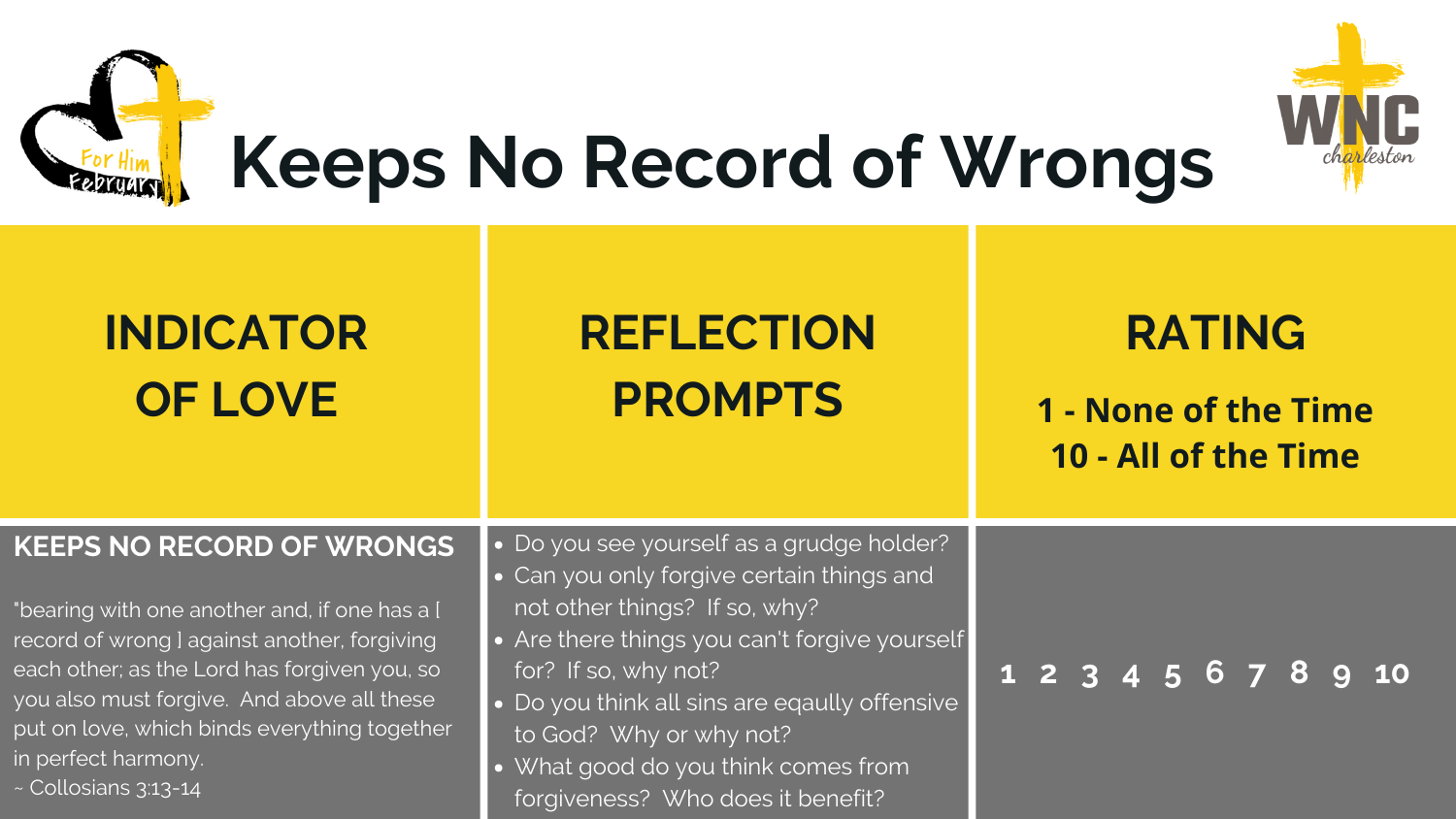

## **REFLECTION PROMPTS**

- "For God will bring every deed into judgment, with every secret thing, whether good or evil.
- ~ Ecclesiastes 12:14

### **DOES NOT DELIGHT IN EVIL**

- Do you ever take pleasure in or wish someone else's bad fortune - even something minor? If yes, why?
- Do you see yourself as spiteful?
- Are you provoked to think or act by s fear, frustration, anger, revenge?
- Can you love your enemies or pray for them?
- Do acts of the flesh compel you most?



|       | <b>RATING</b>                                |                   |  |  |  |  |  |  |  |    |  |  |
|-------|----------------------------------------------|-------------------|--|--|--|--|--|--|--|----|--|--|
|       | 1 - None of the Time<br>10 - All of the Time |                   |  |  |  |  |  |  |  |    |  |  |
| for   |                                              |                   |  |  |  |  |  |  |  |    |  |  |
| pite, |                                              | 1 2 3 4 5 6 7 8 9 |  |  |  |  |  |  |  | 10 |  |  |
|       |                                              |                   |  |  |  |  |  |  |  |    |  |  |
|       |                                              |                   |  |  |  |  |  |  |  |    |  |  |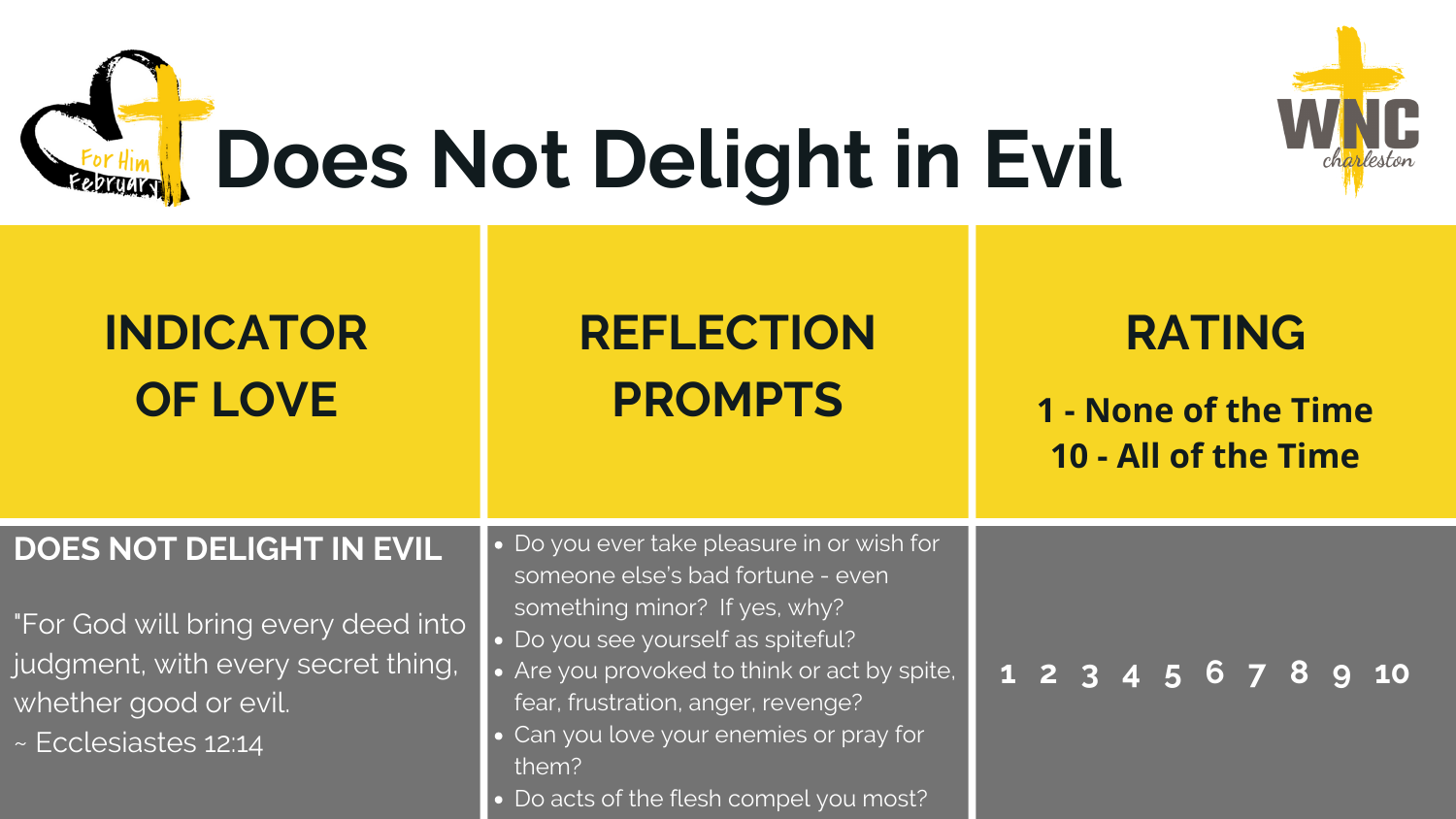

### **REJOICES WITH TRUTH**

"Jesus said to him, "I am the way, and the truth, and the life. No one comes to the Father except through me.

 $\sim$  John 14:6

- Do you, with your whole heart, accept God's word as the only truth?
- In what way(s) do you rejoice in that truth?
- Does God's truth fill you with confidence, peace, joy, or rest?
- Does learning new truth in God's word challenge you - conflict you?
- Do you believe that the pursuit of God's truth will bring you hope and peace? Why?



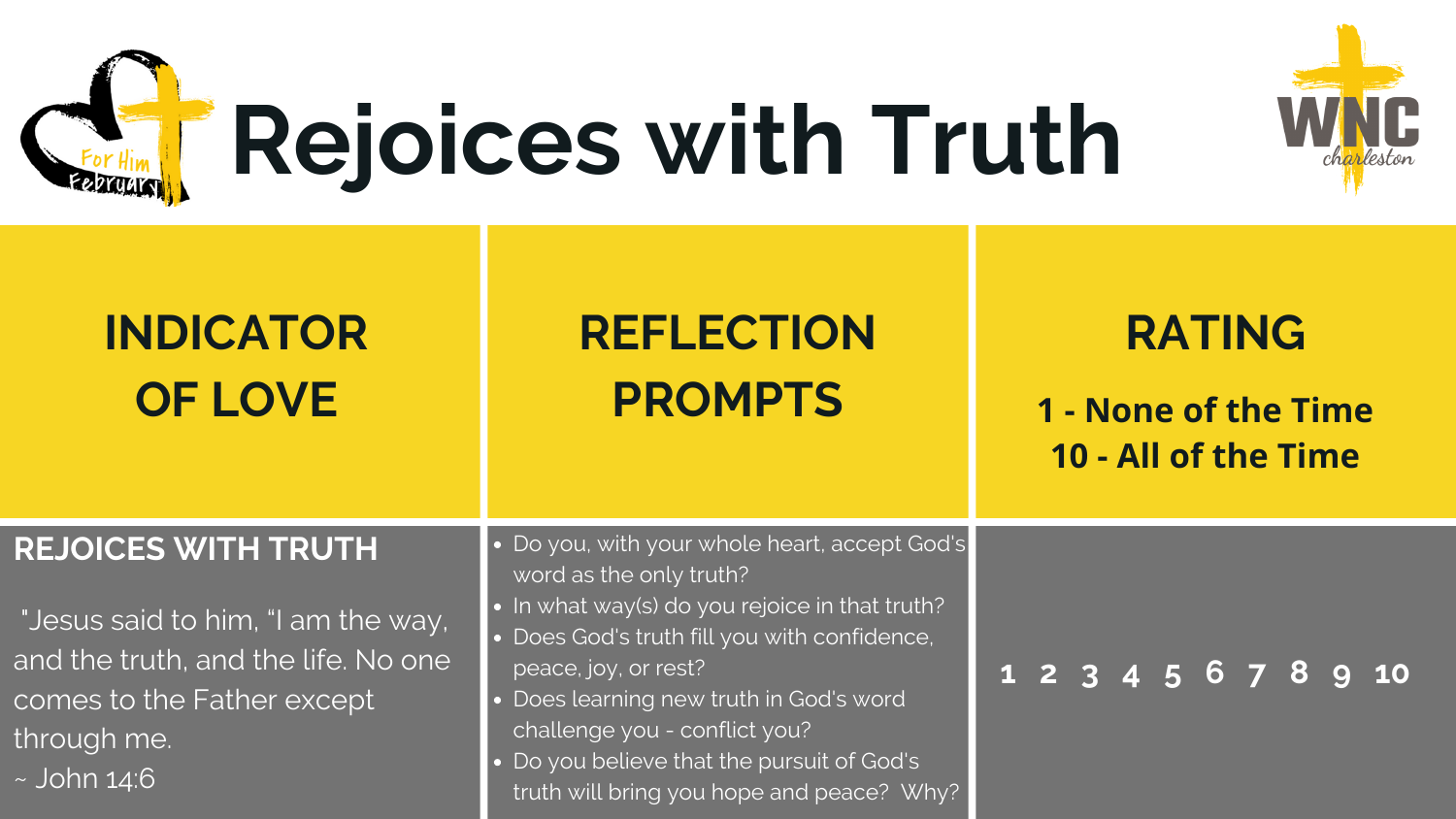

# **REFLECTION RATING**

## **PROMPTS 1 - None of the Time 10 - All of the Time**

### **PROTECTS**

"Because he loves me," says the Lord, "I will rescue him; I will protect him, for he acknowledges my name. He will call on me, and I will answer him; I will be with him in trouble, I will deliver him and honor him. With long life I will satisfy him and show him my salvation."~ Psalm 31:15-17 ~

- Does love provoke in you, a desire to protect and rescue?
- When you protect what guides your decision making - what is your model?
- Does your style of protection cause consequences that are less than positive?
- Do you feel protected? How and why?
- In what ways do you feel protected by your faith - by God?

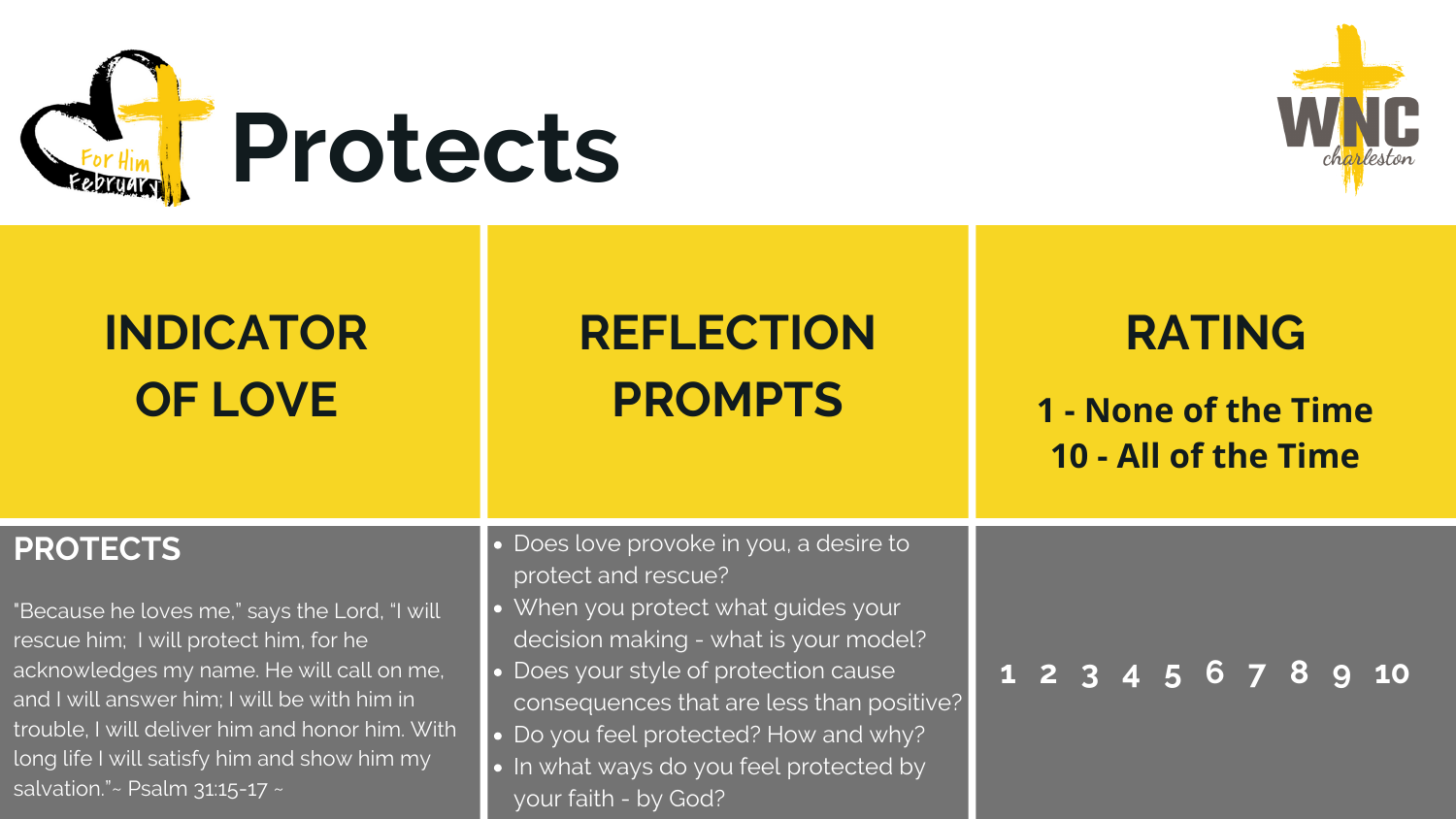

# **REFLECTION RATING**

## **PROMPTS 1 - None of the Time 10 - All of the Time**

### **TRUSTS**

- "Trust in God at all times, pour out your heart to Him, for He is our refuge and strength."
- ~ Psalm 62:8
- Do you trust God 's Word?
- Do you trust God with your fears?
- Do you trust God with your desires?
- Do you trust that God's plan is greater and more perfect that your plans?
- Do you trust God with your children?
- Do you trust God with your marriage?
- Do you trust God's timing?
- Do you trust God no matter what?

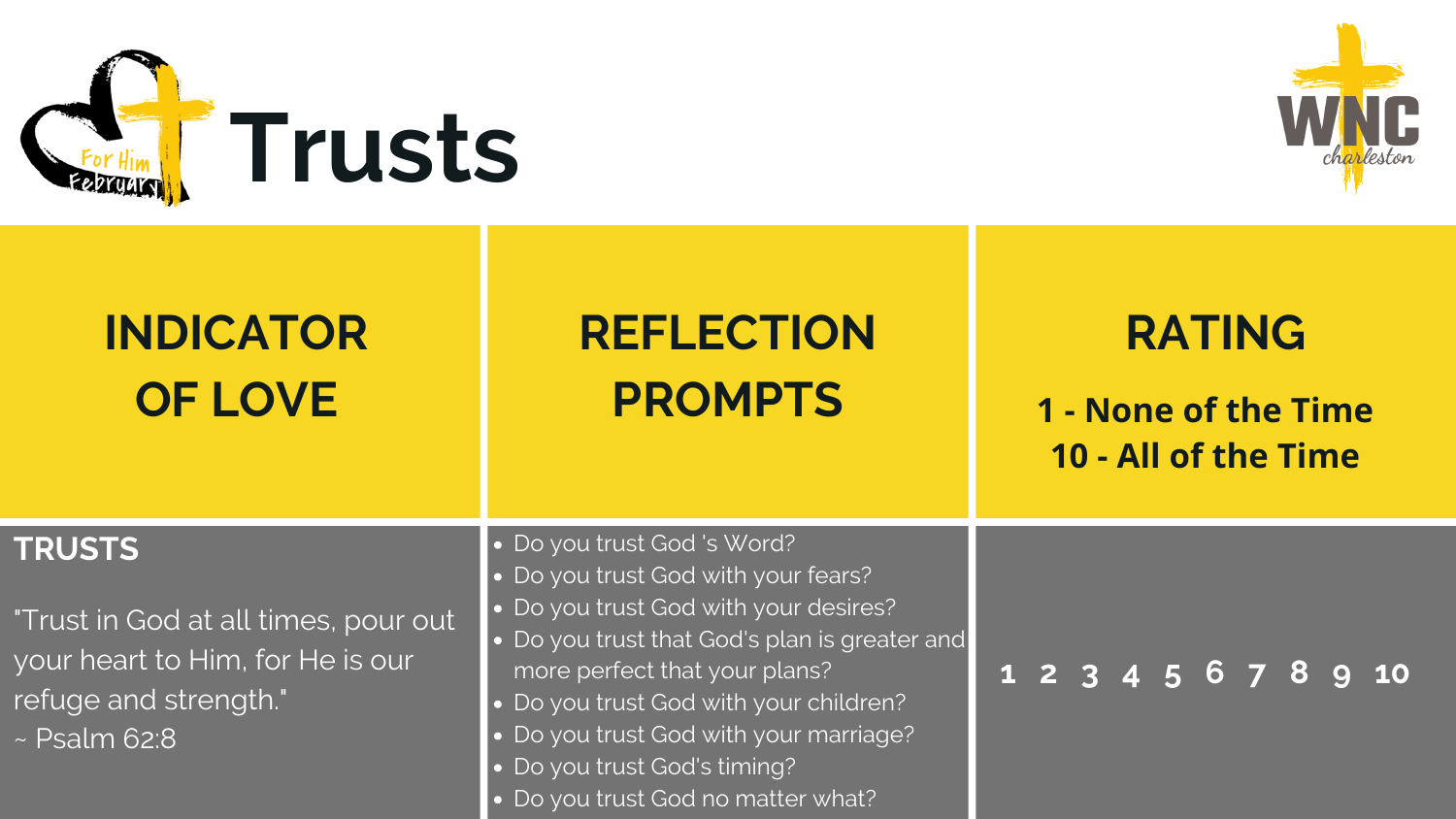

### **HOPES**

- "May the God of hope fill you with all joy and peace in believing, so that by the power of the Holy Spirit you may abound in hope.
- ~ Romans 15:13
- Is God the source of your hope?
- What is the evidence of joy, peace, and hope in your current situation?
- What, if anything, reminds you to be hopeful in your day? How does it remind you to be hopeful?
- Does hope sustain you? Why and how?
- How do you communicate hope to others  $\bullet$ 
	- your children, your friends?

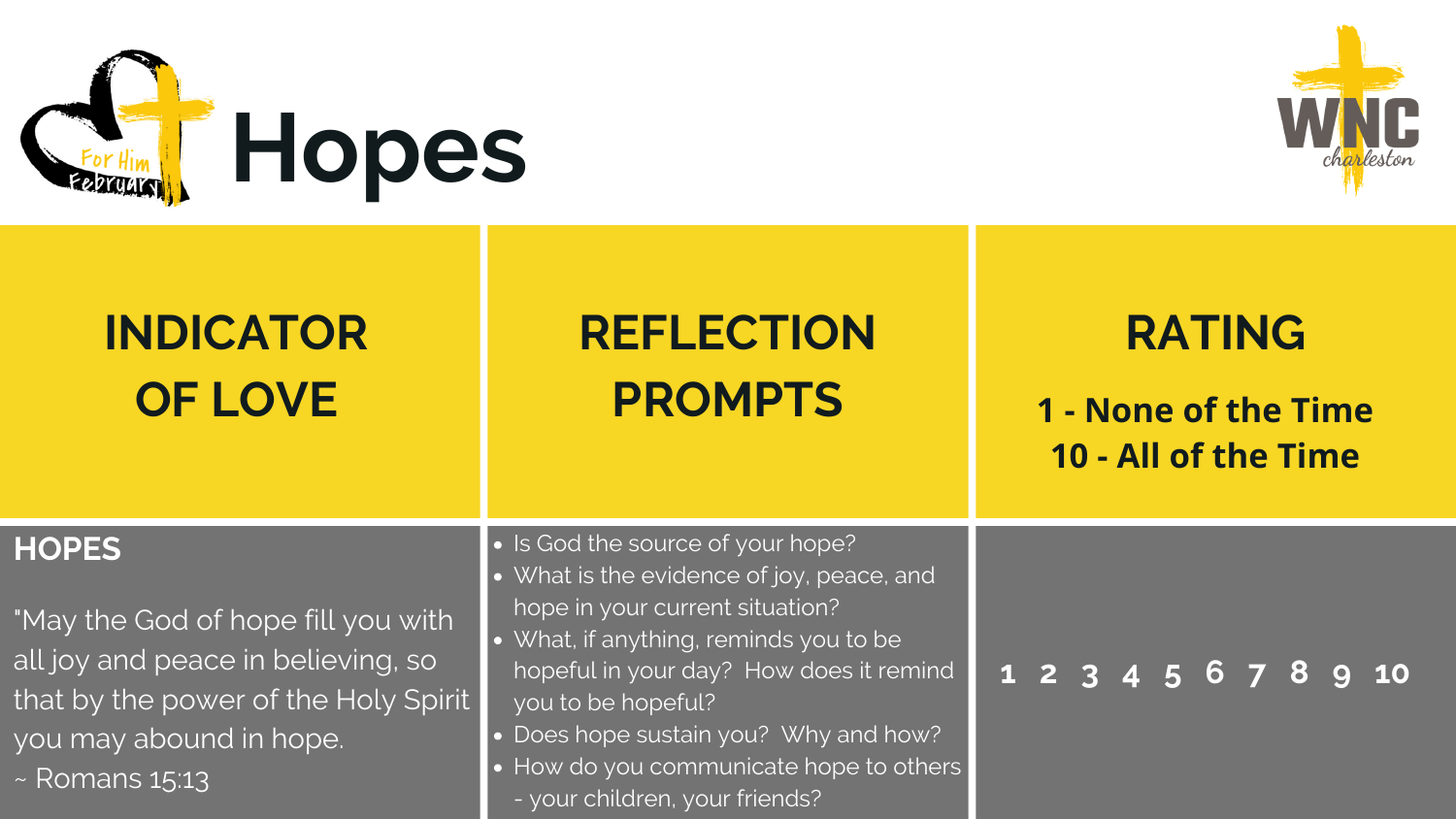

# **REFLECTION RATING**

"Even to your old age and gray hairs, I am He, I am He who will sustain you. I have made you and I will carry you; I will sustain you and I will rescue you.  $\sim$  Isaiah 64:4

## **PROMPTS 1 - None of the Time 10 - All of the Time**

### **PRESERVES**

- Do you feel uplifted by your faith by God? What other things uplift you?
- Do you use God's example to uplift others? If not, what do you use?
- Do you naturally uplift others?
- If not, how does love compel you?
- What situations have you experienced when you solely relied on God's strength?
- In those situations, were you sustained?